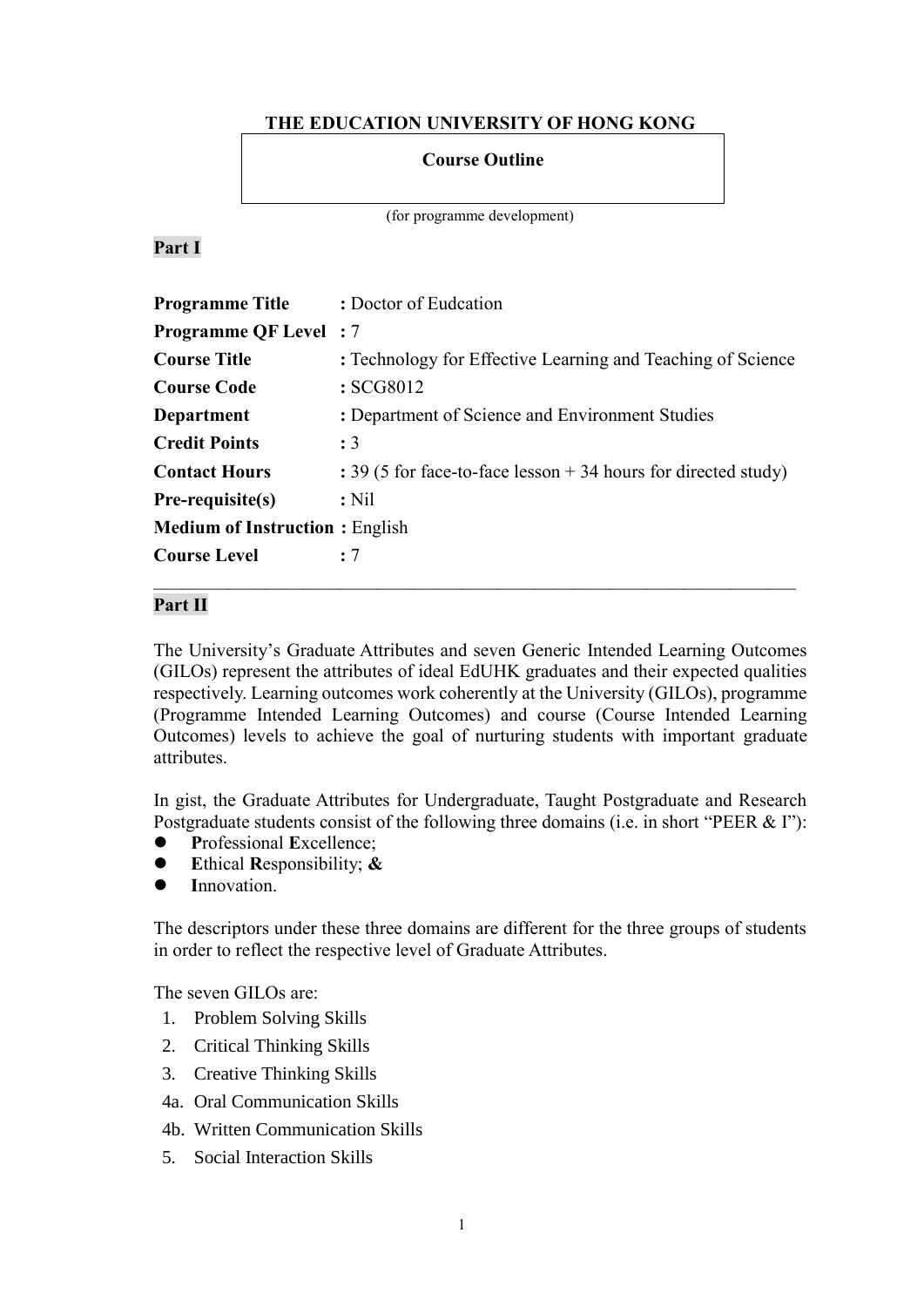### 6. Ethical Decision Making

7. Global Perspectives

### **1. Course Synopsis**

The learning and teaching of science has long been integrated with the use of various types of technologies since the existence of school laboratories. Nowadays, information technology (e.g. dataloggers and pocket PC), communication technology (e.g. cable and wireless networks, mobile phones and GPS devices), and digital entertainment devices (e.g. digital cameras, drones, electronic games and HD TV etc.) are emerging and penetrating both the students' and teachers' daily lives. At the same time, these technologies could enable science teachers to design many innovative and inexpensive learning activities to help their students overcome common misconceptions in science, cultivate their metacognitive learning ability, stimulate their interest of science learning, and facilitate their life-wide learning of science. This module employs some appropriate technologies (e.g. 3D visualization technology and virtual reality) and related research (e.g. multiple and multimodal representations) in science education to equip the candidates with practical pedagogiesand theoretical basis for effective applications of technology to enhance the classroom learning and teaching of science as well as the evaluation of students' science learning outcomes.

## **2. Course Intended Learning Outcomes** (CILOs)

*Upon completion of this course, students will be able to:*

- $C I L O<sub>1</sub>$  demonstrate an in-depth understanding of the theoretical basis for effective applications of technology in science education;
- $\text{CID}_2$  master the essential technological skills and pedagogies for innovative design and development of technology-mediated science learning resources and activities;
- CILO<sup>3</sup> critically assess students' outcomes of science learning in different technology-rich learning environment.

### **3. Content, CILOs and Teaching & Learning Activities**

| <b>Course Content</b> |                                     | <b>CILOs</b>       | <b>Suggested Teaching</b> |  |
|-----------------------|-------------------------------------|--------------------|---------------------------|--|
|                       |                                     |                    | & Learning                |  |
|                       |                                     |                    | <b>Activities</b>         |  |
|                       | 1. Digital technology in laboratory | CLO <sub>1,2</sub> | Lecture                   |  |
|                       | based and field-based learning of   |                    | Demonstration             |  |
|                       | science                             |                    | Hands-on activities       |  |
|                       | Recent development and              |                    | Consultation and          |  |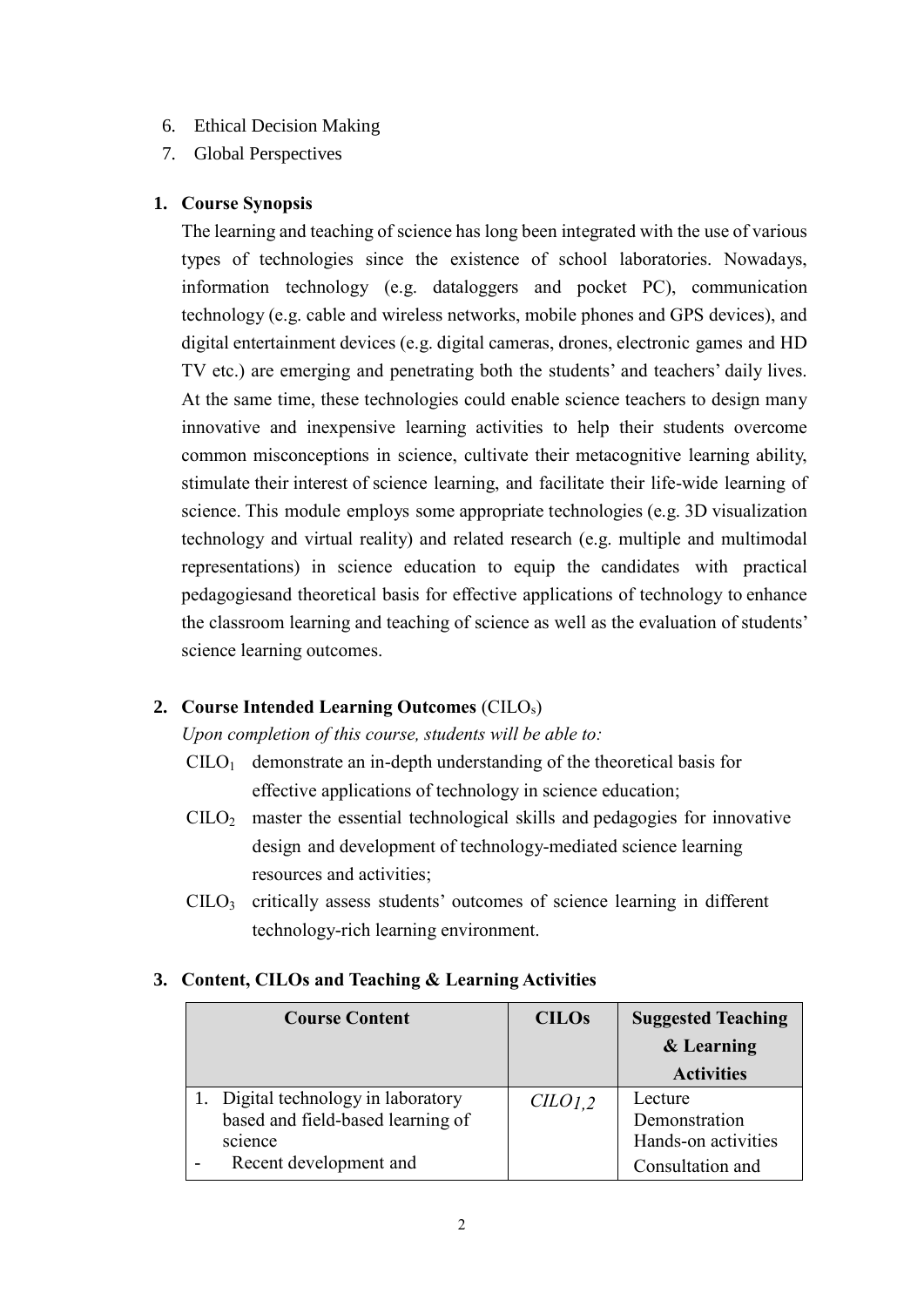|    | applications of datalogging systems |                  | discussion          |
|----|-------------------------------------|------------------|---------------------|
|    | in science laboratory practice      |                  |                     |
|    | Innovative design and               |                  |                     |
|    | development of low-cost computer-   |                  |                     |
|    | mediated scientific investigation   |                  |                     |
|    | activities (e.g. Arduino            |                  |                     |
|    | programming)                        |                  |                     |
|    | Remote-controlled experimentation   |                  |                     |
|    | Exemplary use of hand-held digital  |                  |                     |
|    | technology (e.g. digital cameras,   |                  |                     |
|    | drones, smart phones and GPS) in    |                  |                     |
|    | informal and field-based learning   |                  |                     |
|    | of science                          |                  |                     |
|    | 2. Theory and practice of using     | CLO1,2           | Lecture             |
|    | computer- mediated modeling and     |                  | Demonstration       |
|    | representation                      |                  | Hands-on activities |
|    | Theories of modeling,               |                  | Candidate's oral    |
|    | representation and visualization in |                  | presentation        |
|    | science learning                    |                  | Consultation and    |
|    | Current application of virtual      |                  | discussion          |
|    | reality and 3D visualization in     |                  |                     |
|    | science education                   |                  |                     |
|    | Computer-simulated experiments      |                  |                     |
|    | for student-centred learning of     |                  |                     |
|    | science                             |                  |                     |
|    | Open-source software and web-       |                  |                     |
|    | based open-access materials for     |                  |                     |
|    | self learning of science            |                  |                     |
|    | Online learning platform for        |                  |                     |
|    | collaborative learning of science   |                  |                     |
| 3. | Assessment of technology-enhanced   | CLO <sub>3</sub> | Lecture             |
|    | science learning and teaching       |                  | Demonstration       |
|    | Evaluation of students' changes in  |                  | Hands-on activities |
|    | their achievement and attitudes     |                  | Candidate's oral    |
|    | through science learning in         |                  | presentation        |
|    | various technology-rich             |                  | Consultation and    |
|    | environments                        |                  | discussion          |
|    | Critical examination of             |                  |                     |
|    | implementation difficulties and     |                  |                     |
|    | teacher professional development    |                  |                     |
|    | Issues and implications of using    |                  |                     |
|    | technology for science education    |                  |                     |
|    | and other school curricula          |                  |                     |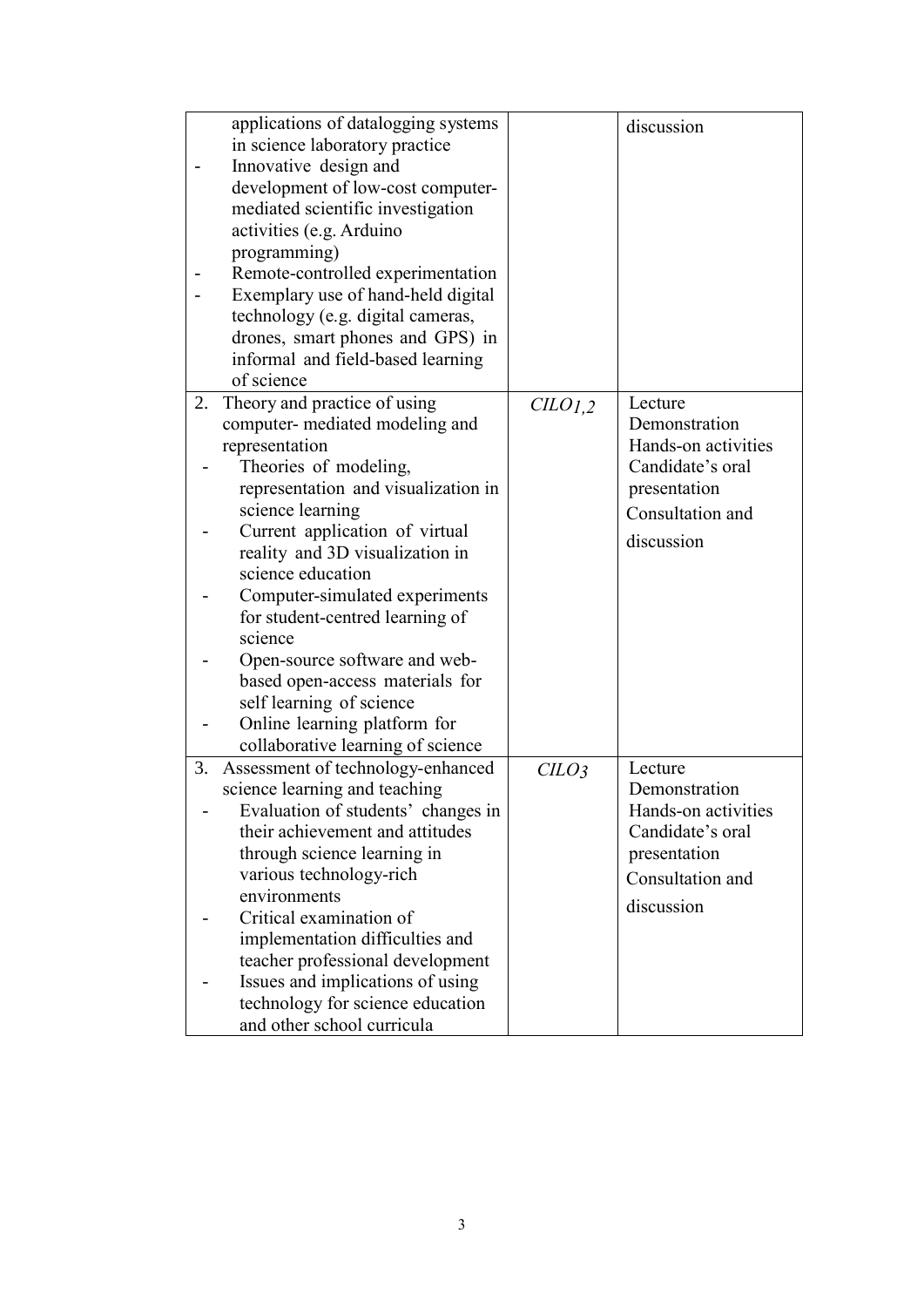#### **4. Assessment**

| <b>Assessment Tasks</b> |                                           | Weighting $(\% )$ | <b>CILO</b> |
|-------------------------|-------------------------------------------|-------------------|-------------|
| a)                      | Reflective reports on reading the recent  | 20%               | CHO1.2      |
|                         | literature relevant to selected topics in |                   |             |
|                         | 3 different parts of the content.         |                   |             |
| b)                      | An essay consisting of a critical         | 80%               | CLO1,2,3    |
|                         | evaluation of the design, development     |                   |             |
|                         | and application of a selected             |                   |             |
|                         | technology in enhancing the teaching      |                   |             |
|                         | of a chosen science topic, with in-depth  |                   |             |
|                         | discussion focusing on the students'      |                   |             |
|                         | outcomes of science learning and          |                   |             |
|                         | related educational implications (about   |                   |             |
|                         | $4000$ words)                             |                   |             |

### **5. Required Text(s)**

Nil

### **6. Recommended Readings**

- Barton, R. (2004). *Teaching secondary science with ICT*. Maidenhead, England: Open University Press.
- Deaney, R., Hennessy, S. and Ruthven, K. (2006). Teachers' strategies for making effective use of datalogging. *School Science Review*, 88(323), 103-110.
- DiPaolo, T., & Scanlon, E. (2004). Redesigning practical work: Web-based remote experimentation. In R. Holliman & E. Scanlon (Eds.), Mediating science learning through information and communications technology (pp.169-187). London: Routledge Falmer.Scanlon, E. (2013). Redesigning practical work: Web-based remote experimentation. In *Mediating Science Learning Through Information and Communications Technology* (pp. 169-187). Taylor and Francis.
- Gilbert, J. K., (Ed.). (2005). *Visualization in Science Education*. Dordrecht: Springer. [Online] <http://www.springerlink.com/content/g7662q/>
- Gilbert, J.K., Reiner, M. & Nakhleh, M. (Eds.). (2008). *Visualisation: Theory and Practice in Science Education*. Springer.com: Springer.
- Holliman, R., & Scanlon, E. (Eds.) (2004). *Mediating science learning through information and communications technology*. London: Routledge Falmer.Holliman, R., & Scanlon, E. (2013). *Mediating science learning through*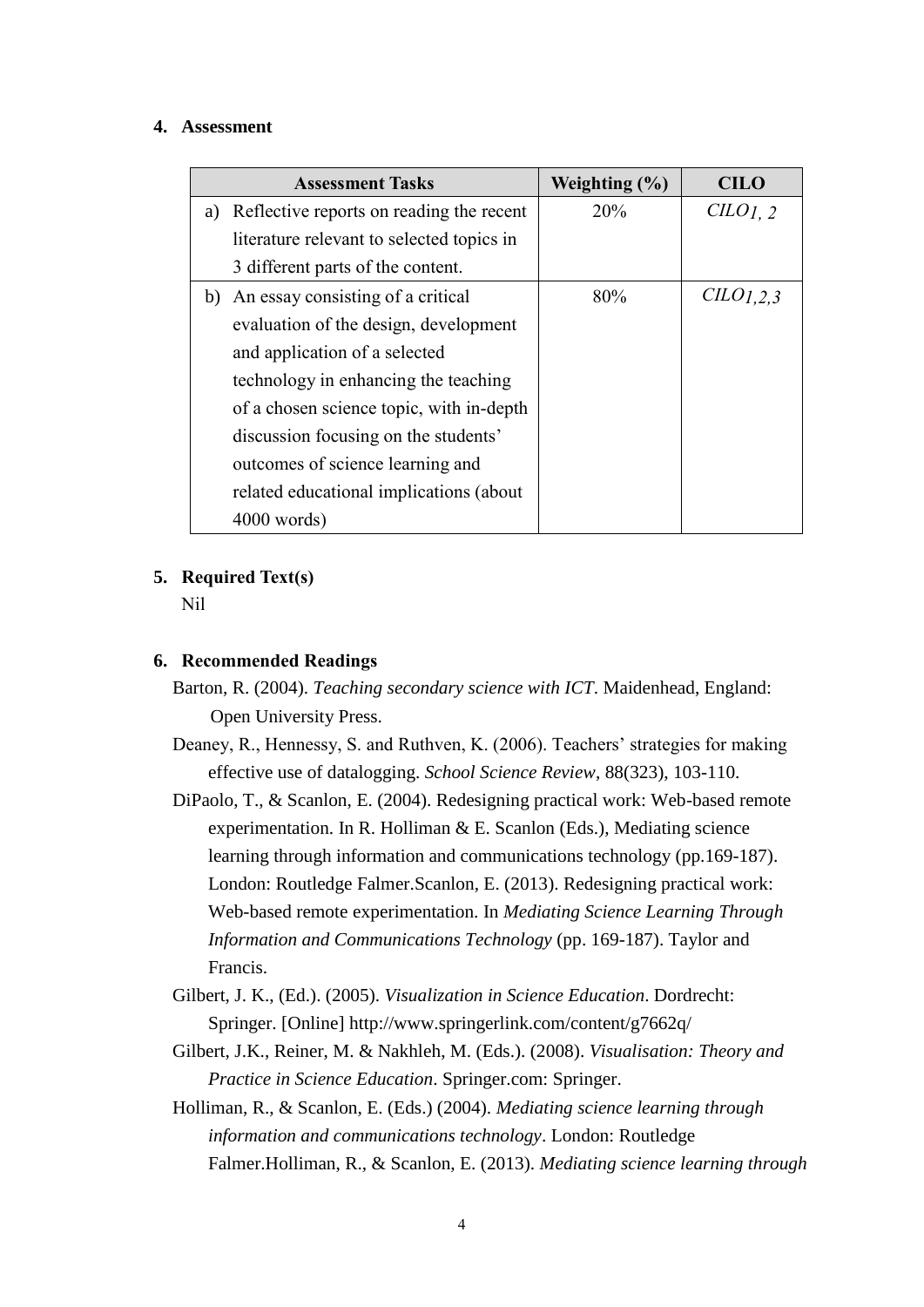*information and communications technology*. Taylor and Francis.

- Huang, X., Yeung, Y. Y., Kong, S. C., and Gao, W. (2011). "Application of Radio Frequency Identification (RFID) in Science Education". *International Journal of Information and Education Technology*, 1(3), 254-260.
- Joseph S. Krajcik, Patricia E. Simmons, and Vincent N. Lunetta (1988). A research strategy for the dynamic study of students' concepts and problem solving strategies using science software. *Journal of research in science teaching*, 25(2), 147-155.
- Kong, S. C., Yeung, Y. Y., & Wu, X. Q. (2009). An Experience of Teaching for Learning by Observation: Remote-Controlled Experiments on Electrical Circuits. *Computers & Education*, 52(3), 702-717.Kulik, James A. Bangert, Robert L. Williams, George W. (198[3\). Effects of computer-based](http://0-ehis.ebscohost.com.edlis.ied.edu.hk/ehost/viewarticle?data=dGJyMPPp44rp2%2fdV0%2bnjisfk5Ie46a9Isq%2b0UK6k63nn5Kx95uXxjL6orUm3pbBIr6meSa%2bwslC4p684zsOkjPDX7Ivf2fKB7eTnfLujtVGvqLFMr6ivPurX7H%2b72%2bw%2b4ti7iOLepIzf3btZzJzfhrunt1Cxo69JsKe3Ra6mrz7k5fCF3%2bq7fvPi6ozj7vIA&hid=116) [teaching on secondary](http://0-ehis.ebscohost.com.edlis.ied.edu.hk/ehost/viewarticle?data=dGJyMPPp44rp2%2fdV0%2bnjisfk5Ie46a9Isq%2b0UK6k63nn5Kx95uXxjL6orUm3pbBIr6meSa%2bwslC4p684zsOkjPDX7Ivf2fKB7eTnfLujtVGvqLFMr6ivPurX7H%2b72%2bw%2b4ti7iOLepIzf3btZzJzfhrunt1Cxo69JsKe3Ra6mrz7k5fCF3%2bq7fvPi6ozj7vIA&hid=116)  [school students. J](http://0-ehis.ebscohost.com.edlis.ied.edu.hk/ehost/viewarticle?data=dGJyMPPp44rp2%2fdV0%2bnjisfk5Ie46a9Isq%2b0UK6k63nn5Kx95uXxjL6orUm3pbBIr6meSa%2bwslC4p684zsOkjPDX7Ivf2fKB7eTnfLujtVGvqLFMr6ivPurX7H%2b72%2bw%2b4ti7iOLepIzf3btZzJzfhrunt1Cxo69JsKe3Ra6mrz7k5fCF3%2bq7fvPi6ozj7vIA&hid=116)ournal of Educational Psychology, 75(1), 19-26.
- Lam, C.M., Yeung, C.H. & Yeung, Y.Y. (2016). Mobile learning in Hong Kong teacher education: Pilot implementation and evaluation. In M. Carmo (Ed.), Education Applications & Development II, Chapter 11, pp.112-122. inScience Press: Lisboa, Portugal.
- Marcia C. LINN, James D. SLOTTA, Hiroki TERASHIMA, Elisa STONE, & Jacquie MADHOK (2010). Designing Science Instruction using the Web-based Inquiry Science Environment (WISE). Asia-Pacific Forum on Science Learning and Teaching, 11(2), FOREWORD. [online] [http://www.ied.edu.hk/apfslt/v11\\_issue2/foreword/](http://www.ied.edu.hk/apfslt/v11_issue2/foreword/)
- McDougall A (Ed.) (2010). *Researching IT in education: Theory, practice and future directions*. London and New York: Routledge.
- Mishra, P., & Koehler, M. (2006). Technological Pedagogical Content Knowledge: A Framework for Teacher Knowledge. *Teachers College Record 108(6)*, 1017- 1054.
- Pachler, N. and Daly, C. (2011). Key issues in e-Learning: Research and practice. London and New York: Continuum International Publishing Group.
- Papanastasiou, E. C., & Zembylas, M., & Vrasidas, C. (2003). Can Computer Use Hurt Science Achievement? The USA Results from PISA. *Journal of Science Education and Technology, 12(3)*, 325-332.
- Pedersen, J. E., & Yerrick, R. K. (2000). Technology in Science Teacher Education: Survey of Current Uses and Desired Knowledge among Science Educators. *Journal of Science Teacher Education, 11(2),* 131-153.
- Psillos, D., & Niedderer, H. (Eds.) (2002), *Teaching and Learning in the Science Laboratory.* Boston, MA : Kluwer Academic Publishers.
- Rafi Nachmias and Marcia C. Linn (1987). Evaluations of science laboratory data: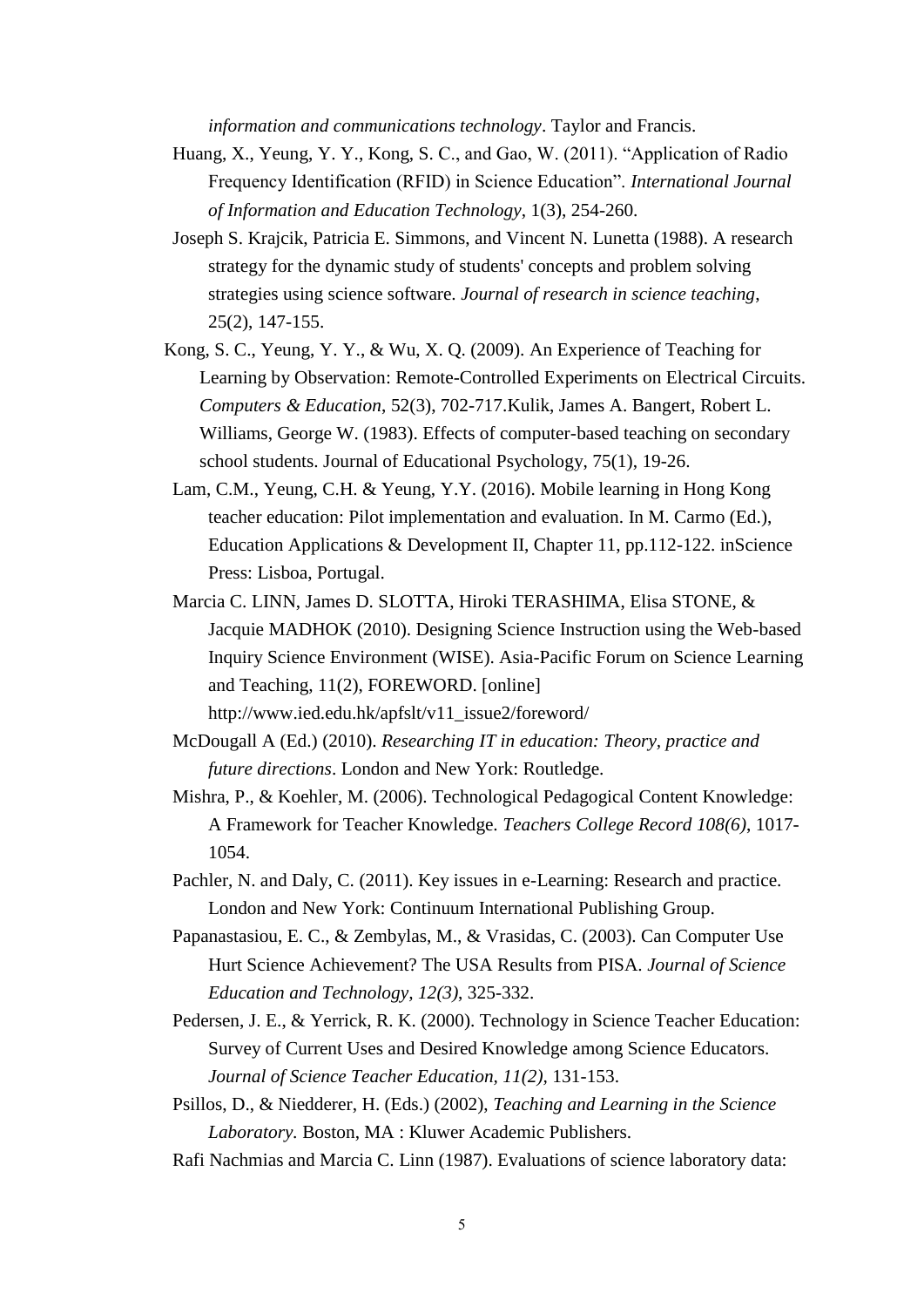the role of computer-presented information. *Journal of research in science teaching*, 24(5), 491-506.

- Scanlon, E., Morris, E., Di Paolo, T., & Cooper, M. (2002). Contemporary approaches to learning science: Technologically-mediated practical work. *Studies in Science Education*, 38, 73-114.
- Selwyn, N. (2011). *Education and Technology: Key Issues and Debates*. London and New York: Continuum International Publishing Group.Selwyn, N. (2017). *Education and technology : Key issues and debates* (Second ed.). London ; New York, NY : Bloomsbury Academic, an imprint of Bloomsbury Publishing Plc
- Spector, J., Merrill, M., Elen, & Bishop. (2014). *Handbook of research on educational communications and technology: Fourth edition*. Springer New York. Spector, J. M., Merrill, M. D., van Merrienboer, J. and Driscoll, M.P. (2008). *Handbook of research on educational communications and technology* (3rd ed.). London and New York: Routledge.
- Tan, K. C. D., Hedberg, J.G., Koh, T.S., & Seah, W.C. (2006). Datalogging in Singapore schools: supporting effective implementations. *Research in Science & Technological Education*, 24(1), 111-127.
- Tho, S. W., Chan, K.W., & Yeung, Y. Y. (2015). Technology-enhanced Physics Programme for Community-Based Science Learning: Innovative Design and Programme Evaluation in a Theme Park. *Journal of Science Education and Technology*, *24*(5), 580-594.
- Tho, S. W., & Yeung, Y. Y. (2016). Technology-enhanced science learning through remote laboratory: System design and pilot implementation in tertiary education. *Australasian Journal of Educational Technology, 32*(3), 96-111.
- Tremblay, E. (2010). Educating the Mobile Generation using personal cell phones as audience response systems in post-secondary science teaching. *Journal of Computers in Mathematics and Science Teaching,* 29(2), 217-227. Chesapeake, VA: AACE.
- Yeung, Y. Y. (2011). Web-based applications of 3D visualization and virtual reality in science education. In A. Méndez-Vilas (Ed.), *Education in a technological world: communicating current and emerging research and technological efforts* (pp.615-623). Badajoz, Spain: Formatex Research Center.
- Yeung, Yau-yuen. (2008). Exemplars of Enhancing Physics Learning through the Use of Information Technology – Low-cost Computer-mediated Physics Experiments. *College Physics*, 20(2), 68-72.

#### **7. Related Web Resources**